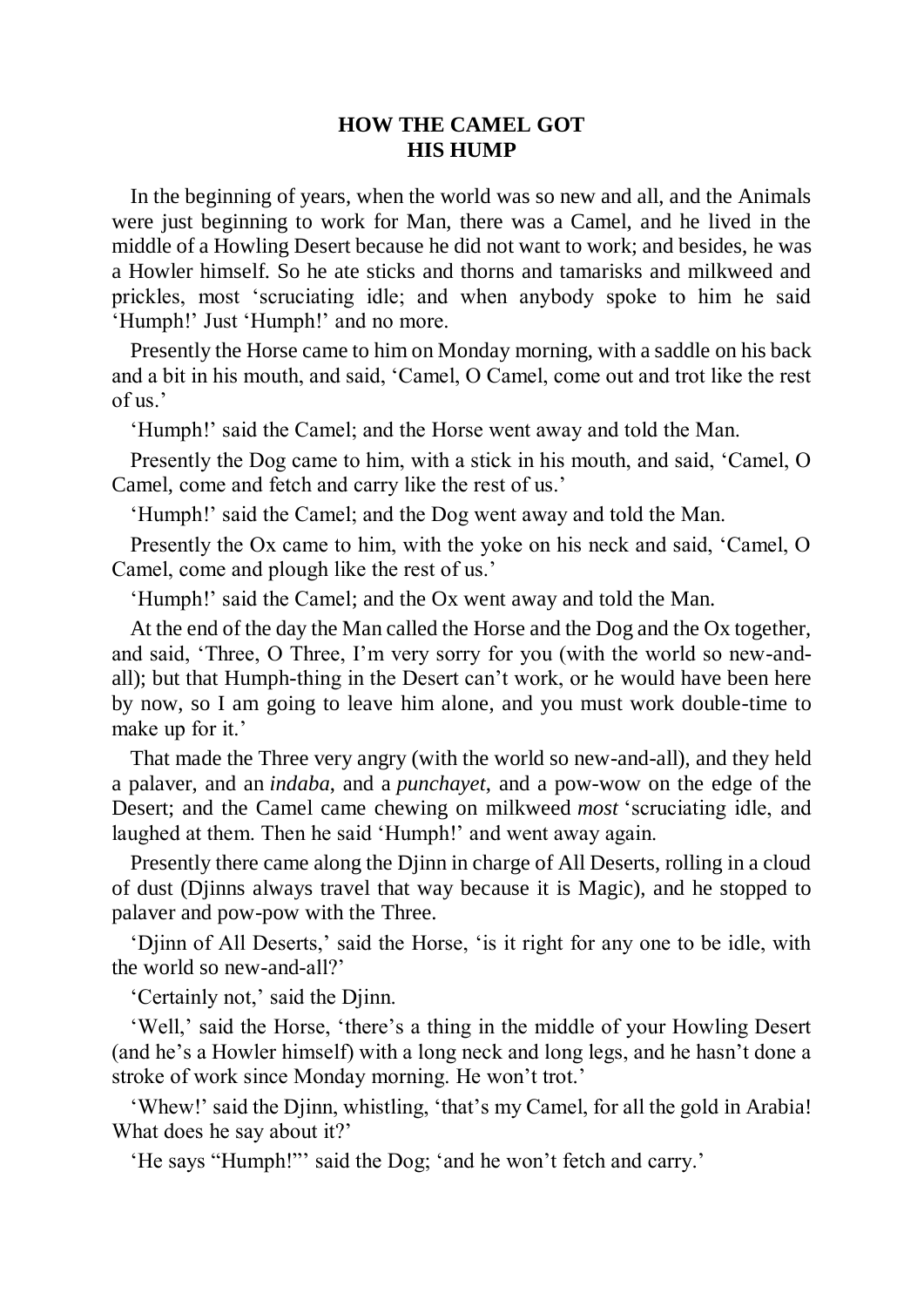'Does he say anything else?'

'Only "Humph!"; and he won't plough,' said the Ox.

'Very good,' said the Djinn. 'I'll humph him if you will kindly wait a minute.'

The Djinn rolled himself up in his dust-cloak, and took a bearing across the desert, and found the Camel most 'scruciatingly idle, looking at his own reflection in a pool of water.

'My long and bubbling friend,' said the Djinn, 'what's this I hear of your doing no work, with the world so new-and-all?'

'Humph!' said the Camel.

The Djinn sat down, with his chin in his hand, and began to think a Great Magic, while the Camel looked at his own reflection in the pool of water.

'You've given the Three extra work ever since Monday morning, all on account of your 'scruciating idleness,' said the Djinn; and he went on thinking Magics, with his chin in his hand.

'Humph!' said the Camel.

'I shouldn't say that again if I were you,' said the Djinn; you might say it once too often. Bubbles, I want you to work.'

And the Camel said 'Humph!' again; but no sooner had he said it than he saw his back, that he was so proud of, puffing up and puffing up into a great big lolloping humph.

'Do you see that?' said the Djinn. 'That's your very own humph that you've brought upon your very own self by not working. To-day is Thursday, and you've done no work since Monday, when the work began. Now you are going to work.'

'How can I,' said the Camel, 'with this humph on my back?'

'That's made a-purpose,' said the Djinn, 'all because you missed those three days. You will be able to work now for three days without eating, because you can live on your humph; and don't you ever say I never did anything for you. Come out of the Desert and go to the Three, and behave. Humph yourself!'

And the Camel humphed himself, humph and all, and went away to join the Three. And from that day to this the Camel always wears a humph (we call it 'hump' now, not to hurt his feelings); but he has never yet caught up with the three days that he missed at the beginning of the world, and he has never yet learned how to behave.

> *THE Camel's hump is an ugly lump Which well you may see at the Zoo; But uglier yet is the hump we get From having too little to do.*

 *Kiddies and grown-ups too-oo-oo, If we haven't enough to do-oo-oo,*